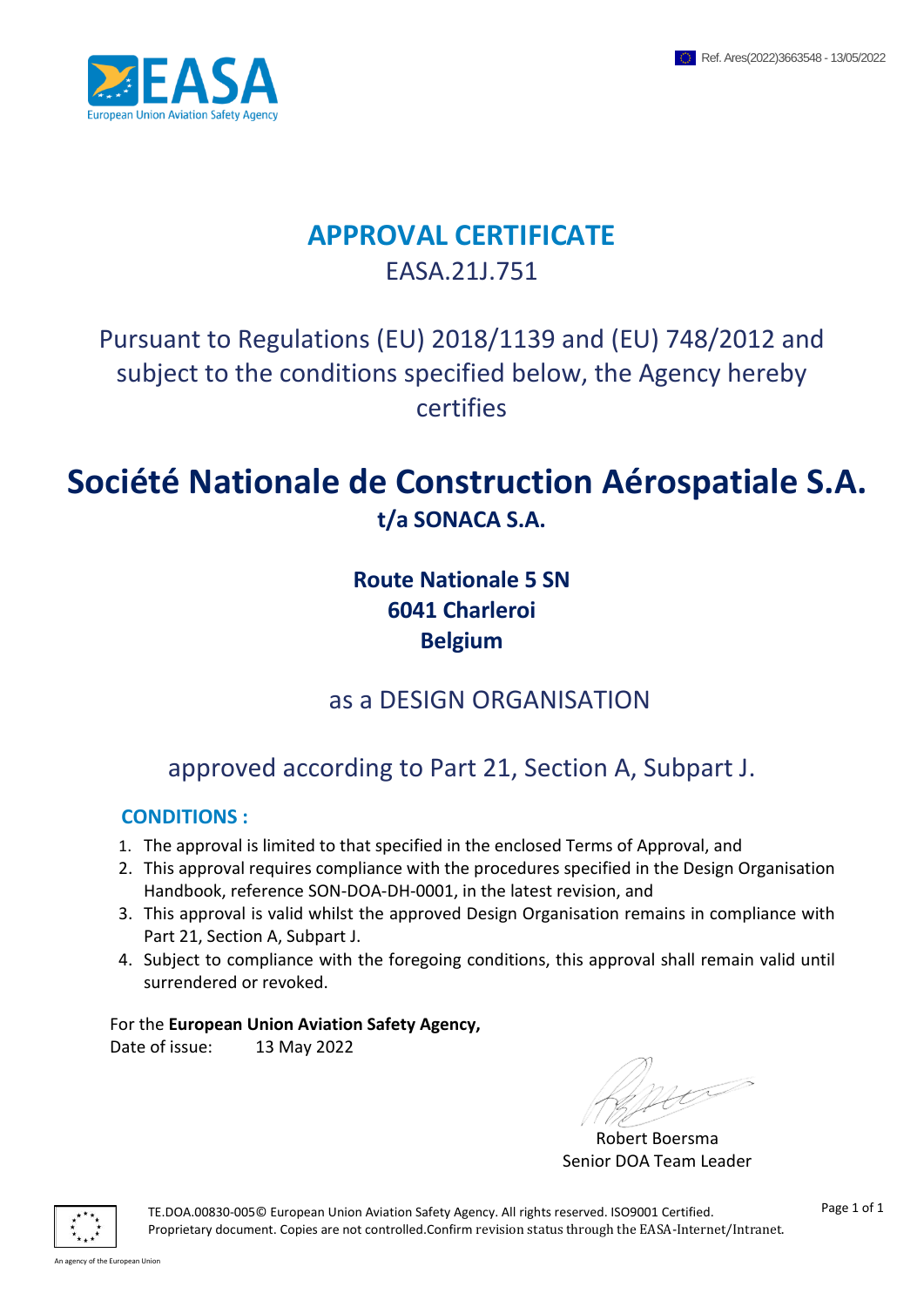

Terms of Approval 21J.751 Société Nationale de Construction Aérospatiale S.A.  $I$ ssue 1, 13 May 2022  $I/a$  SONACA S.A.

# **Terms of Approval** Design Organisation Approval Certificate EASA.21J.751

### **1 Scope**

This Design Organisation Approval is applicable for the scope defined in Annex A for design work with regard to the airworthiness, operational suitability and environmental characteristics of the products.

#### **2 Privileges**

- a) (Reserved)
- b) (Reserved)
- c) The holder of this design organisation approval shall be entitled, within the scope of this terms of approval, and under the relevant procedures of the design assurance system:
	- 1. to classify changes to a type-certificate or to a supplemental type-certificate and repair designs as "major" or "minor";
	- 2. to approve minor changes to a type-certificate or to a supplemental type-certificate and minor repair designs;
	- 3. (Reserved);
	- 4. (Reserved);
	- 5. [Not applicable];
	- 6. [Not applicable];
	- 7. [Not applicable];
	- 8. [Not applicable];
	- 9. [Not applicable].

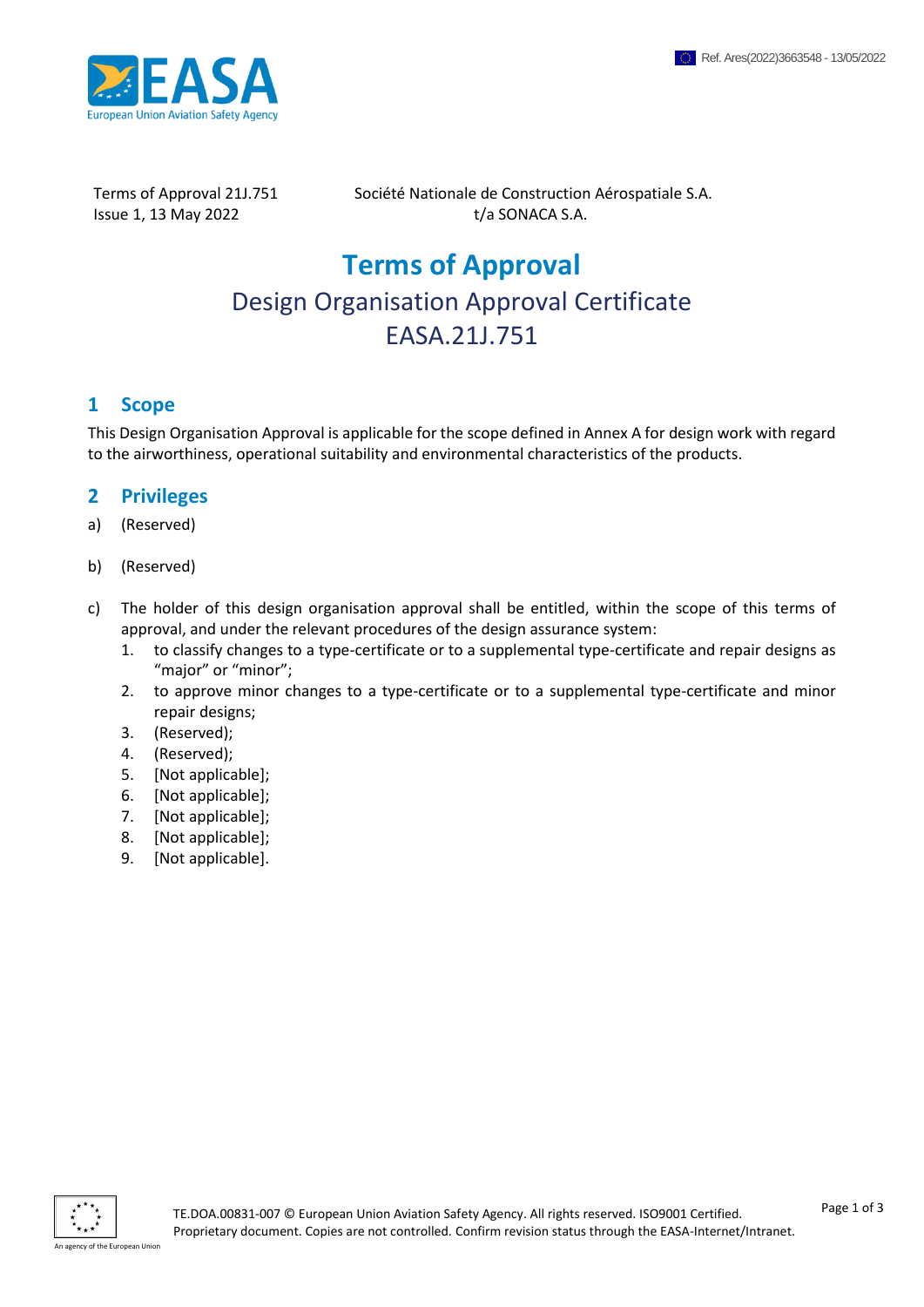

Terms of Approval 21J.751 Société Nationale de Construction Aérospatiale S.A.  $I$ ssue 1, 13 May 2022  $I/a$  SONACA S.A.

## **3 Obligations**

The holder of this design organisation approval shall, within the scope of this terms of approval:

- a) maintain the handbook required under point 21.A.243 in conformity with the design assurance system;
- b) ensure that this handbook or the relevant procedures included by cross-reference are used as a basic working document within the organisation;
- c) determine that the design of products, or changes or repairs thereto comply with the applicable specifications and requirements and have no unsafe features;
- d) provide the Agency with statements and associated documentation confirming compliance with point (c), except for approval processes carried out in accordance with point 21.A.263(c);
- e) provide to the Agency data and information related to the actions required under point 21.A.3B;
- f) [Not applicable];
- g) [Not applicable];
- h) designate data and information issued under the authority of the approved design organisation within the scope of its terms of approval as established by the Agency with the following statement: "The technical content of this document is approved under the authority of the DOA ref. EASA. 21J.751".

Date of issue: 13/05/2022

Robert Boersma Senior DOA Team Leader